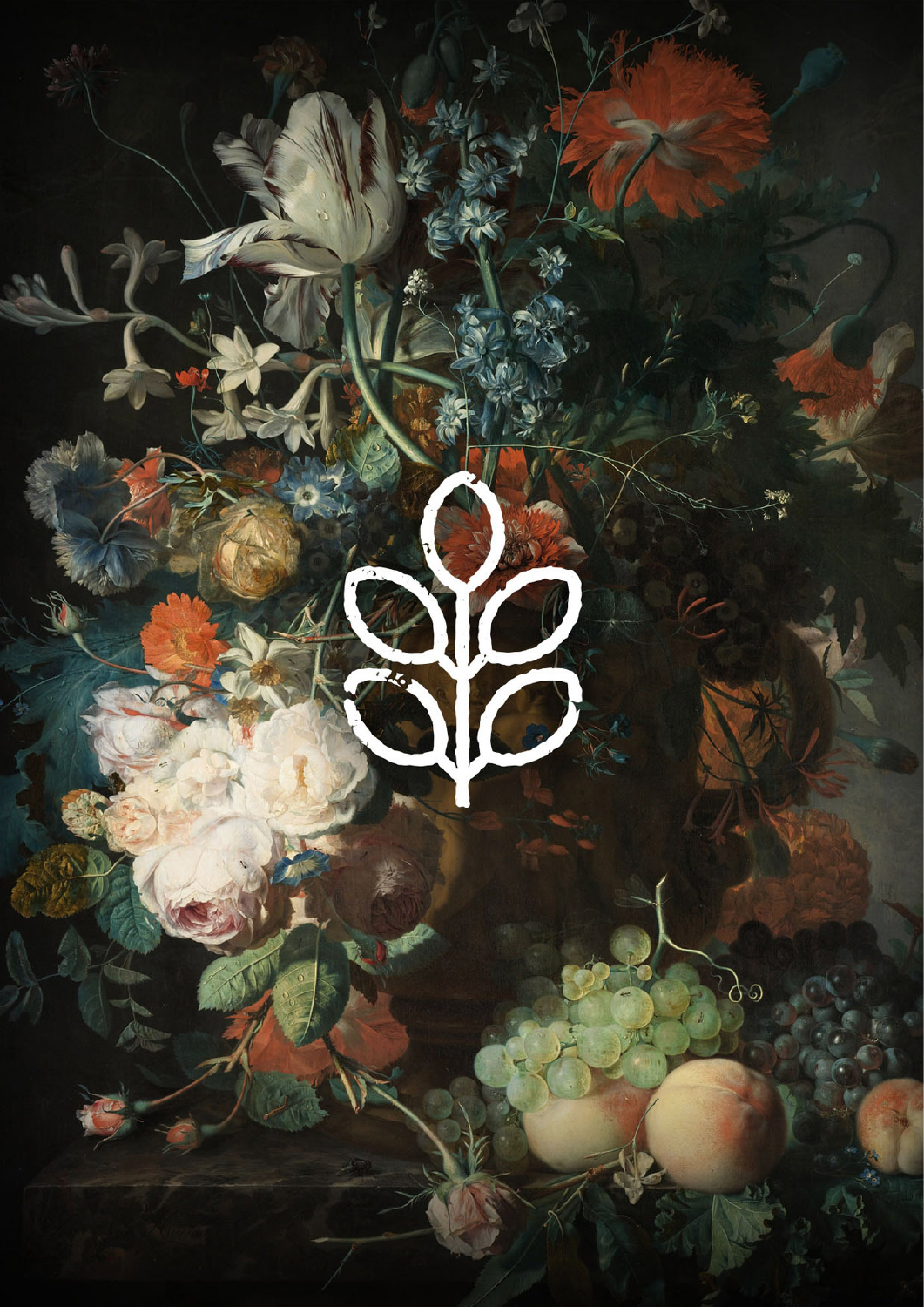



#### **OVERVIEW**

Today we will be doing our third and fnal practice in two parts and we'll try on the disciplines of celebration and "nature immersion" (the discipline of experiencing God through nature) which will help us explore our part in the ever-expanding Kingdom of God among us.

### **CONTEXT**

God's pre-eminent act of creation in Genesis was literally to breathe His spirit-life (in Hebrew: "ruach") into the frst human in the midst of a beautiful garden. It is absolutely no coincidence then that God's frst act of new creation was to breathe His spirit-life (in Greek: "pneuma") into the crucifed Jesus and raise Him from the grave—in the middle of a garden no less.

In the frst garden God gave full responsibility to Adam to be fruitful and multiply and take care of creation but this mandate was quickly lost to the temptation of humanistic pride. Now, in the second garden we have Jesus rising again as Adam 2.0, the literal image of God in human form, and He's inviting all of us to cultivate His new creation. Empowered by the Spirit we are commissioned once again with the words of our Creator echoing in our souls: be fruitful and multiply and fll the Earth with the garden of God's goodness (Matthew 28:18-20, Acts 1:8)!

It is from this place of divine purpose that we rediscover our carefully buried hopes. The seeds we sowed in the grave on Friday will blossom a hundred thousand times more beautifully when they grow up in the eternal soil of the Kingdom of Heaven. What was once fnite and destined for decay is now infnite; marked for heaven, stripped of all our brokenness and totally dedicated to God. This is the power of Easter.

# **PRACTICE PART1: GARDEN SUNRISE**

NATURE-IMMERSION | STILLNESS | PRAYER

**HOW TO**

This practice is simple. Rise early and fnd a place (whether near your home or somewhere with an epic view) to watch the sunrise. Below are a few suggestions for this practice:

- Ideally you'll want to be **awake and in location before dawn** (frst light).
- Google: *"dawn time"* (not "sunrise") for your local area. In New Zealand, for example, the sky starts getting light about 30 minutes before the actual sunrise. This amount of time varies from 20-70 minutes depending on where you are located.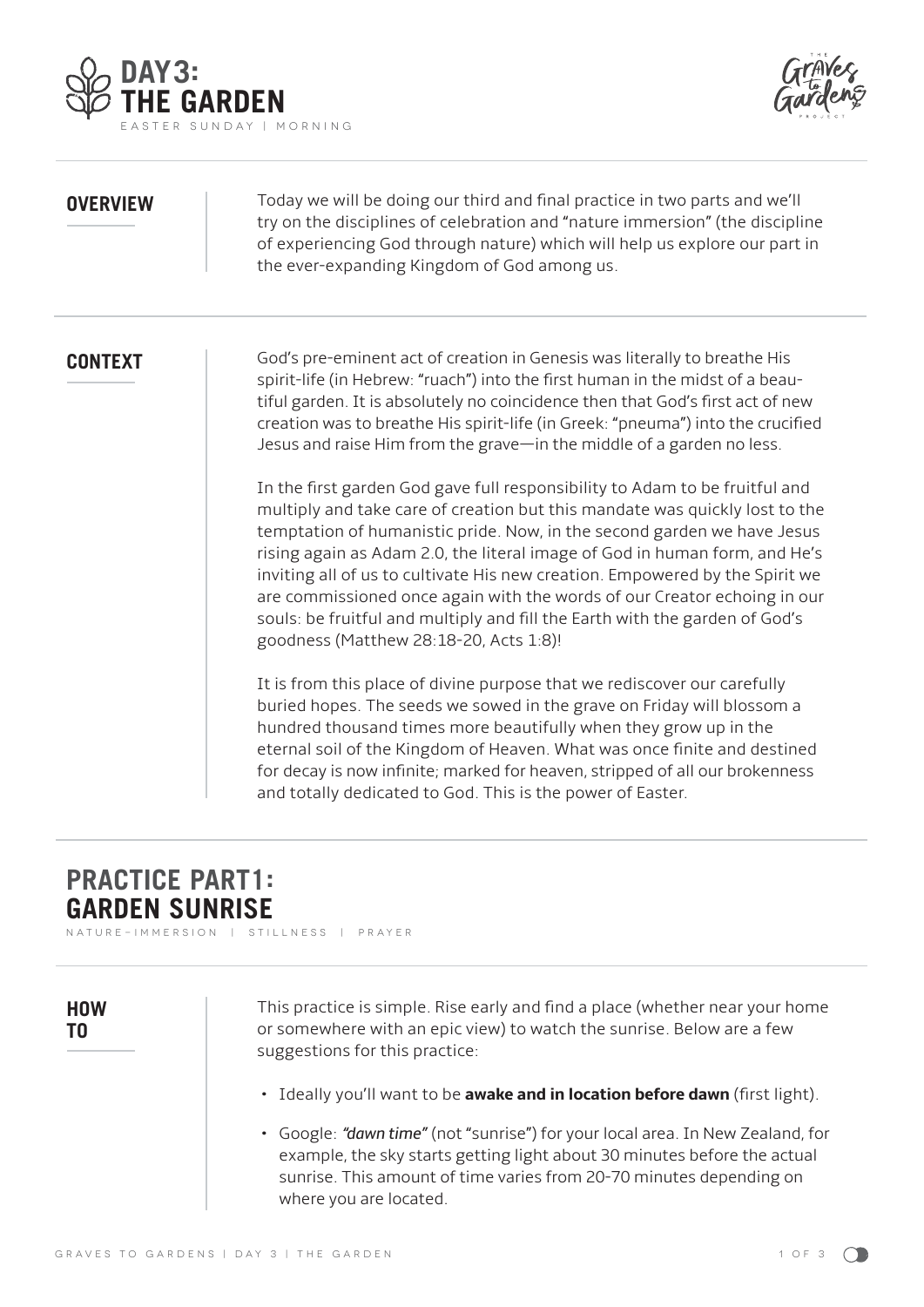



**CONT.**

• Consider bringing chairs, blankets, hot drinks and even an acoustic guitar or other intrument (dawn worship time!).

Keep the heart of this practice in mind as you refect on the resurrected King. A posture of silence and stillness really serves this moment best (possibly followed by musical worship for those so inclined). Feel free to read the following if it seems appropriate:

**REFLECT:** *Today we acknowledge and celebrate the inauguration of God's new creation. The Kingdom of Heaven—God's vision for a fourishing world—is expanding among us, growing into a mountain that covers the whole earth (Daniel 2:35). As we experience the sunrise (the Son rise) let's take a moment to commit afresh to God's invitation of new beginnings and to becoming the co-creators we were born to be. God has empowered and equipped each of us with unique gifts, purposes and positions to join Him in cultivating a stunning garden that will fll the whole world. Wherever we set our feet and whatever we touch with our hands should begin to look like heaven on Earth—more beautiful, more whole, and more alive than ever before. Today is a unique moment in the year to remind ourselves of this and to come into alignment once again with God's exquisite plan to restore the world around us.*

**NOTE:**

#### **A Note about Sunrises:**

For some of us, the sun will rise in a clear sky—sharp, striking, and beautiful. For others, the sunrise will be all but invisible, fading up behind cloudy skies and hidden from sight. Whatever your sunrise experience is, consider the ways in which God's Kingdom is clearly visible to you sometimes and then in other seasons His goodness and new life feels hidden or maybe even non-existent. When it comes to the sun, we have faith that it rises whether we can see its brilliance directly or not. In the same way, hold on to faith that the kingdom of God is rising—illuminating our world with truth and inviting those in darkness to come to His great light (Matthew 4:16,17), even in the times when you can't see it.

### **SOCIAL MEDIA**

**OPTIONAL:** Share a photo of your sunrise moment on Instagram or on the Facebook page: <https://www.facebook.com/GravesToGardens> **@gravestogardens #gravestogardens**